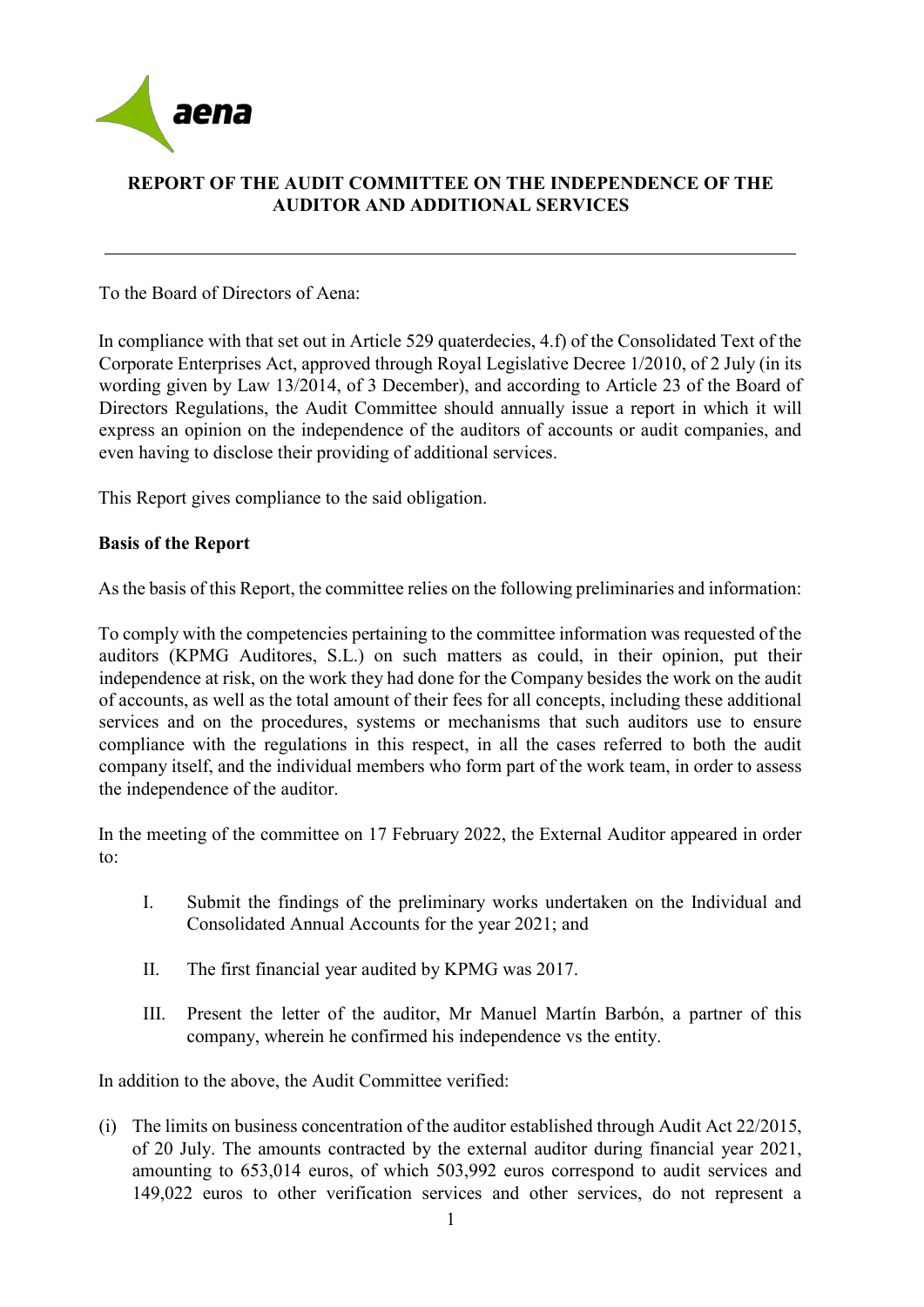

significant percentage of the total annual revenue of the aforementioned auditor (less than 15%). Additional information regarding the amounts contracted is attached as Annex I.

(ii) The non-application of the obligation of rotation of the audit partner signatory to accounts (5 years).

# **Conclusions**

Based on the above, this committee reasonably concludes the following:

That in its own work during the financial year 2021, the auditor acted in accordance with the applicable standards of independence according to the current audit standards.

That, with regards to the work carried out on the additional services of said financial year:

- (a) It is not deemed that these may have caused cases of a conflict of interest in accordance with the regulations of the Audit Act 22/2015, of 20 June;
- (b) These do not represent a significant percentage of the total annual revenue of the auditor referred to the effects of the provisions of the Audit Act (less than 15%); and
- (c) Its fees have been reasonably justified, not being considered excessive in comparison to the reasonable applicable market prices.

That, to date, the rotation obligation of the audit partner signatory to accounts (5 years) is not applicable.

That there are no aspects that can reasonably be considered to contravene the rules of audit regarding auditor independence or the provision of additional services to the audit.

For the appropriate legal purposes, it is highlighted that this Report was approved by the Audit Committee at its meeting on 17 February 2022.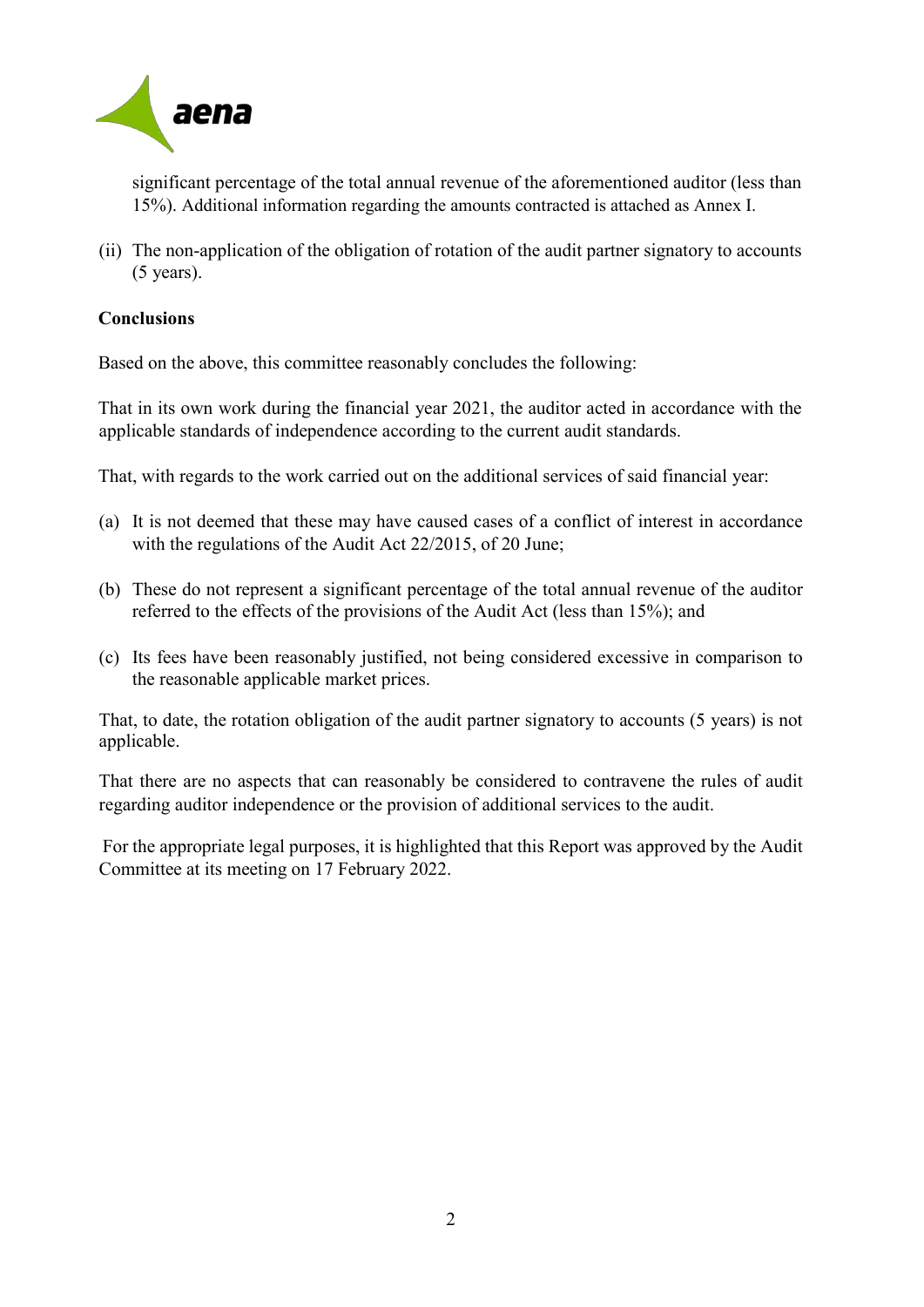

#### **Annex I**

# **I. AUDIT SERVICES**

- A. The following services were included in the audit document approved by the Audit Committee and then supported by File DEF 643/18, awarded to KPMG Auditores S.L. in 2019:
- **Audit Report of the Individual Annual Accounts of Aena S.M.E. S.A.**

The fees for this service amount to 172,360 euros.

• **Audit Report of the Annual Accounts of Aena Desarrollo Internacional S.M.E. S.A.**

The fees for this service amount to 19,112 euros.

• **Audit Report of the Consolidated Annual Accounts of the Aena Group and its subsidiaries under IFRS-EU**

The fees for this service amount to 18,020 euros.

• **Audit Report of the Consolidated Financial Statements of the Aena Group and its subsidiaries under Spanish PGC (NOFCAC)**

The fees for this service amount to 4,095 euros.

• **Audit Report of the Individual and Consolidated Financial Statements of companies, groups and subgroups of the United Kingdom**

The fees for this service amount to 114,813 GBP (133,565 euros).

• **Expenses and cost overruns charged by the audit for the year ended December 31, 2021 and exchange differences arising as a result of recording the fees accrued in local currency of the companies, groups and subgroups of the United Kingdom.**

The fees for this service amount to 20,687 pounds (24,066 euros).

• **Audit Report of the Annual Accounts of Aena Sociedad Concesionaria del Aeropuerto Internacional de la Región de Murcia, S.M.E. S.A.**

The fees for this service amount to 19,112 euros.

• **Audit Report of the Annual Accounts of the state-owned company Aeroportos do Nordeste do Brasil S.A.**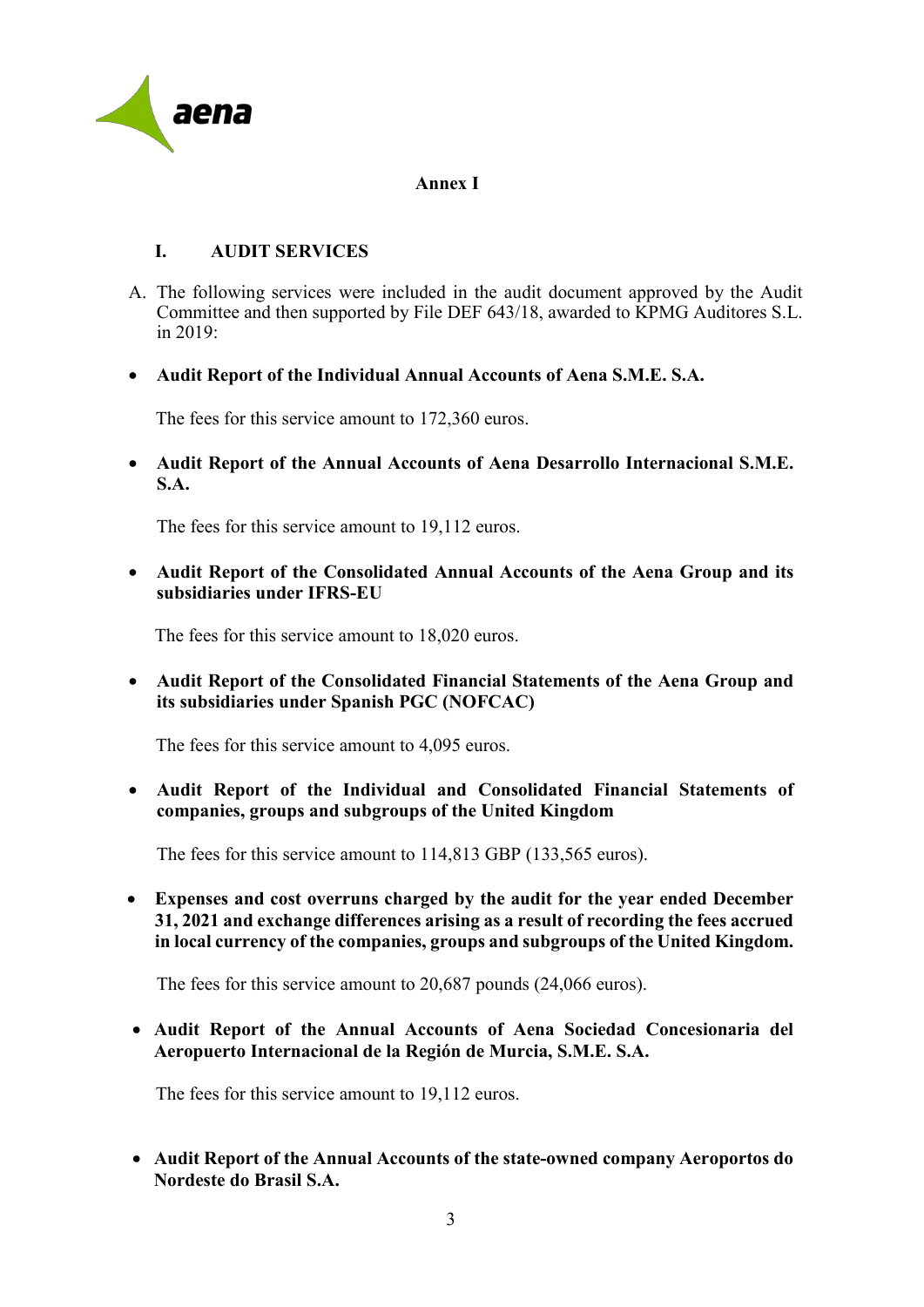

The fees for this service amount to 256,718 Brazilian reais (40,251 euros).

**• Expenses and cost overruns passed on for the audit of the year ended December 31, 2020 of the state trading company Aeroportos do Nordeste do Brasil S.A.**

The fees for this service amount to 11,369 Brazilian reais (1,783 euros).

• **Services established in the single European electronic format for the consolidated annual accounts under IFRS of Aena S.M.E., S.A. and subsidiaries**

The fees for this service amount to 16,150 euros.

• **Services established in the single European electronic format for the separate annual accounts of Aena S.M.E., S.A.** 

The fees for this service amount to 4,750 euros.

• **Special report on income per passenger 2020 required by the concession contract of the state trading company Aeroportos do Nordeste do Brasil S.A.**

The fees for this service amount to 21,574 Brazilian reais (3,383 euros)

- B. The following audit services correspond to investee companies not consolidated by the Group, whose consolidation is carried out using the equity method:
- **Audit Report on the Financial Statements of Sociedad Aeroportuaria de la Costa S.A.**

The fees for this service amount to 128,525,100 Colombian pesos (29,000 euros).

• **Audit Report of the Financial Statements of Aeropuertos Mexicanos del Pacífico S.A. CV**

The fees for this service amount to 440,000 Mexican pesos (18,345 euros).

The total for these audit services amounts to 503,992 euros.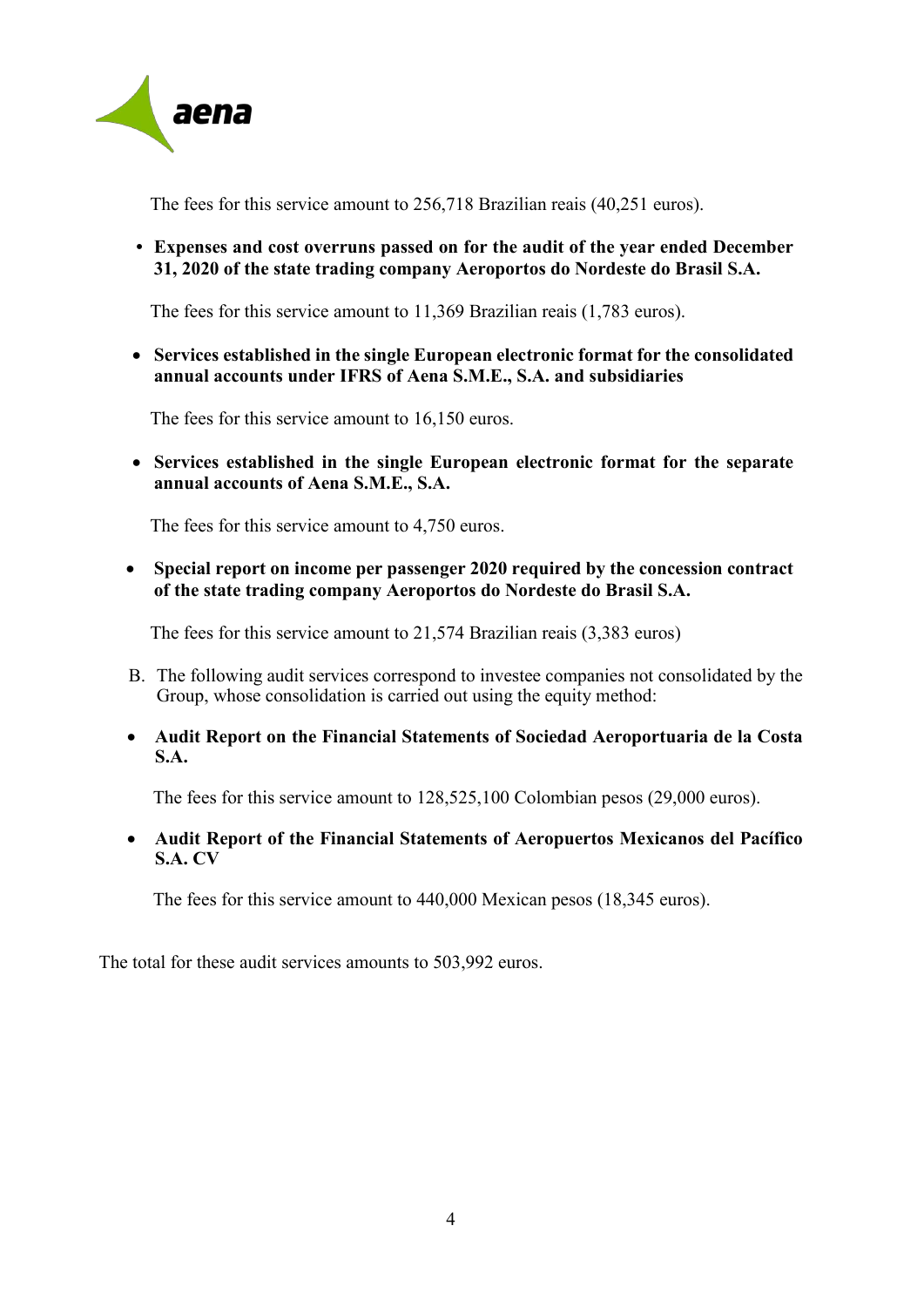

# **II. OTHER VERIFICATION SERVICES**

A. The following services were included in the audit document approved by the Audit Committee and then supported by File DEF 643/18, awarded to KPMG Auditores S.L. in 2019:

# • **Report on agreed procedures of the consolidated financial information of Aena S.M.E., S.A. and subsidiaries corresponding to the first and third quarter of 2021**

On the occasion of the Aena S.A. share flotation, the obligation to publish financial information for the periods of three and nine months of each financial year originated. Background information on these presentations is partially reviewed by the auditor of the Company before its approval by the Board of Directors of Aena S.M.E., S.A.

The fees for this service have amounted to 4,095 euros for each of the reports issued.

### • **Report on agreed procedures regarding the compliance of financial ratios of Aena under IFRS-EU at 31 December 2021**

On 29 July 2014, ENAIRE and Aena, S.A., as joint purveyors, signed with all the creditor entities of contracted financial commitments, contracts for the renewal of the amended and non-extinctive debt. In their clause 2.5.1., these contracts stipulate the obligation of complying with certain maximum ratios of indebtedness and financial cost. Compliance with this commitment must be accredited annually through the issuing, by the representatives of the joint purveyors, of a compliance certificate, which would be attached at year-end to the annual accounts of the companies and by a report on the agreed-upon procedures, issued by the auditor.

The fees for this service amount to 2,730 euros.

• **Review with a limited security scope of the COVID-19 costs and investments for the 2020 financial year of Aena S.M.E., S.A.**

The fees for this service amount to 22,000 euros.

• **ISRE 2410 limited review services of the condensed consolidated interim financial statements of Aena S.M.E., S.A. and subsidiaries as of June 30, 2021.**

The fees for this service amount to 16,928 euros.

# • **Report on the Results of the Analytical Accounting of Aena S.M.E. S.A. for the financial year 2021 taking as reference the ISAE 3000 standard**

This service is provided in order to comply with Article 25.3 of Act 18/2014.

The fees for this service amount to 30,033 euros.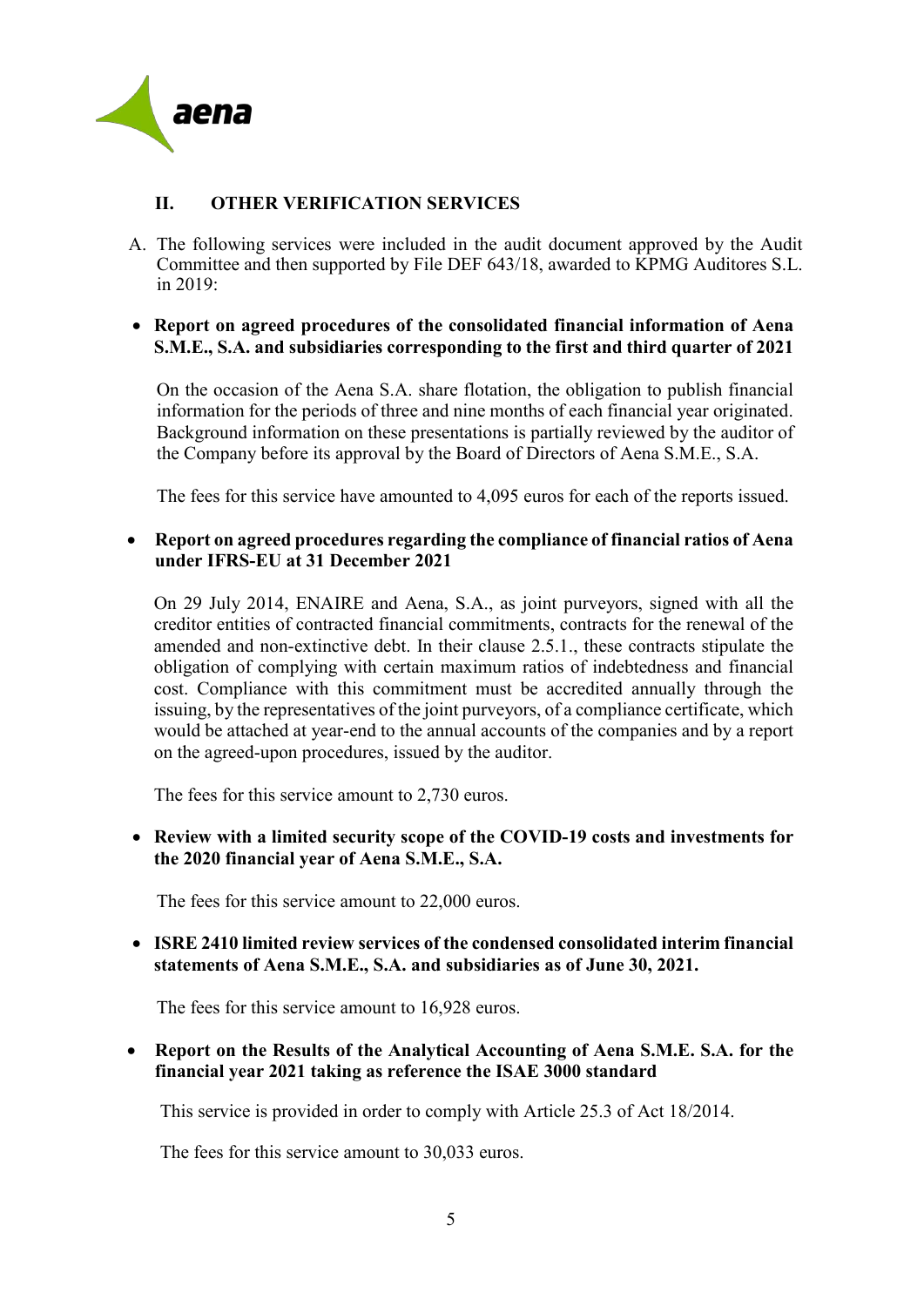

These services are performed by a technical team specialising in analytical accounting totally separate from the audit team, so that the independence of the latter has not been compromised.

# • **Report on the Results of the Analytical Accounting of SC AIRM S.M.E. S.A. for the financial year 2021 taking as reference the ISAE 3000 standard**

The fees for this service amount to 15,563 euros.

These services are performed by a technical team specialising in analytical accounting totally separate from the audit team, so that the independence of the latter has not been compromised.

#### • **Report on people with reduced mobility (PMR) of Aena S.M.E., S.A. for the financial year 2021, taking as reference the ISAE 3000 standard**

This service is provided in order to comply with Article 8.6 of Regulation EC 1107/2006 of the European Parliament, of 5 July 2006.

The fees for this service amount to 14,307 euros.

These services are performed by a technical team specialising in analytical accounting totally separate from the audit team, so that the independence of the latter has not been compromised.

#### • **Report on people with reduced mobility (PMR) of SC AIRM S.M.E., S.A. for the financial year 2021, taking as reference the ISAE 3000 standard**

This service is provided in order to comply with Article 8.6 of Regulation EC 1107/2006 of the European Parliament, of 5 July 2006.

The fees for this service amount to 4,368 euros.

These services are performed by a technical team specialising in analytical accounting totally separate from the audit team, so that the independence of the latter has not been compromised.

### • **Report on agreed procedures regarding compliance with financial ratios of LLAH I.**

The fees for this service amount to 5,673 pounds (6,600 euros.).

The work corresponding to this section II of the "Other verification services" thus totals 120,719 euros and, due to its nature, was logically performed by the audit team of KPMG Auditores S.L., or, in the case of the profit-sharing programme for the employees of LLAOL and the 2020 Passenger Revenue Report of the state trading company Aeroportos do Nordeste do Brasil S.A., through the network of KPMG International, without the independence of the audit team being compromised in the provision of its services due to the amount of the same.